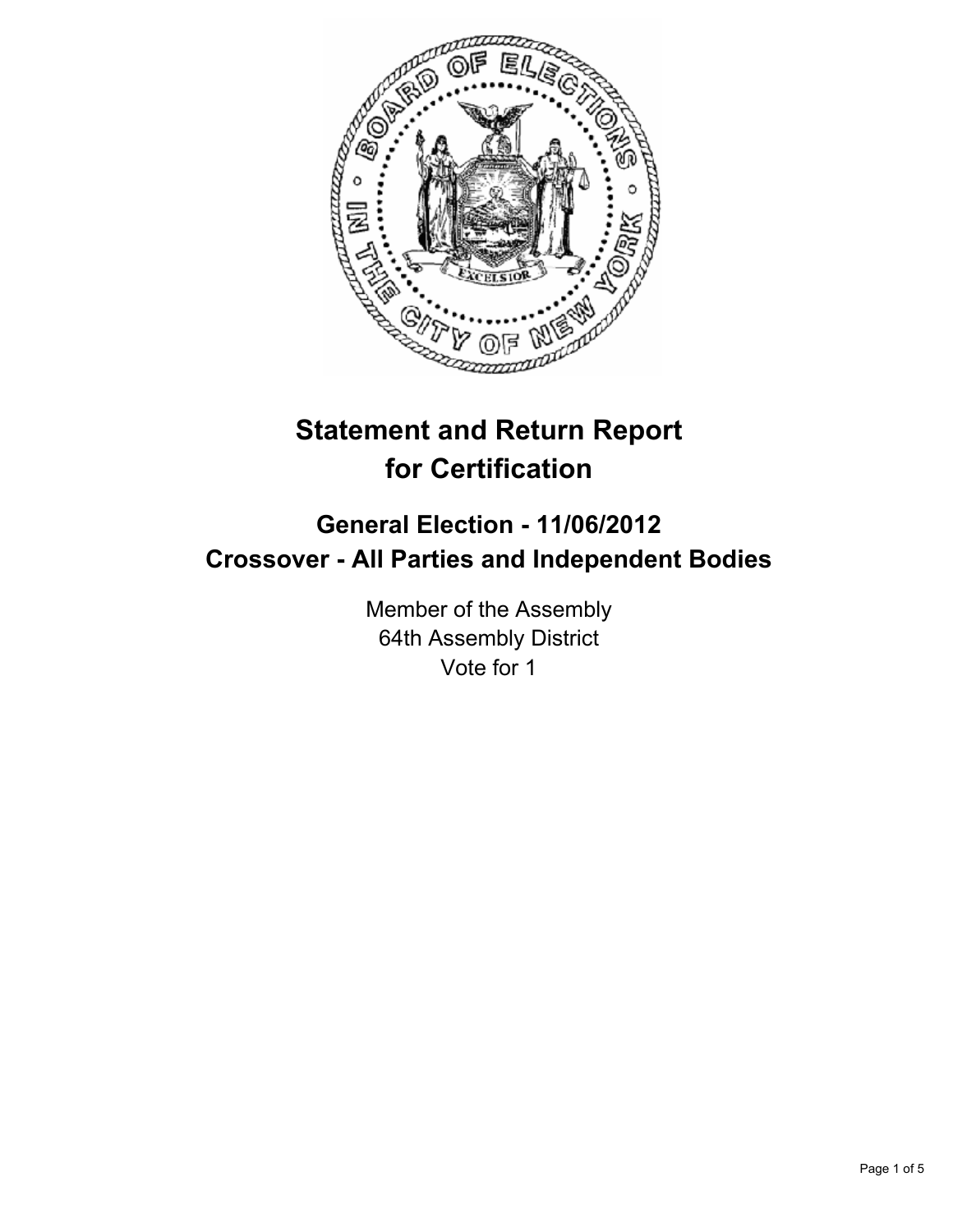

#### **Kings County**

| PUBLIC COUNTER                                           | 8,419          |
|----------------------------------------------------------|----------------|
| <b>EMERGENCY</b>                                         | 0              |
| <b>ABSENTEE/MILITARY</b>                                 | 240            |
| <b>FEDERAL</b>                                           | 69             |
| SPECIAL PRESIDENTIAL                                     | $\Omega$       |
| <b>AFFIDAVIT</b>                                         | 560            |
| <b>Total Ballots</b>                                     | 9,288          |
| Less - Inapplicable Federal/Special Presidential Ballots | (69)           |
| <b>Total Applicable Ballots</b>                          | 9,219          |
| JOHN M. MANCUSO (DEMOCRATIC)                             | 4,058          |
| NICOLE MALLIOTAKIS (REPUBLICAN)                          | 3,110          |
| NICOLE MALLIOTAKIS (CONSERVATIVE)                        | 575            |
| JOHN M. MANCUSO (WORKING FAMILIES)                       | 337            |
| NICOLE MALLIOTAKIS (INDEPENDENCE)                        | 220            |
| BILLY MASIELLO (WRITE-IN)                                | 1              |
| DOUGLAS DIKIJIAN (WRITE-IN)                              | $\overline{2}$ |
| JON STEWART (WRITE-IN)                                   | 1              |
| JOSEPH LEVIS (WRITE-IN)                                  | 1              |
| SARAH BLUNTZ COLLINS (WRITE-IN)                          | $\overline{2}$ |
| <b>Total Votes</b>                                       | 8,307          |
| Unrecorded                                               | 912            |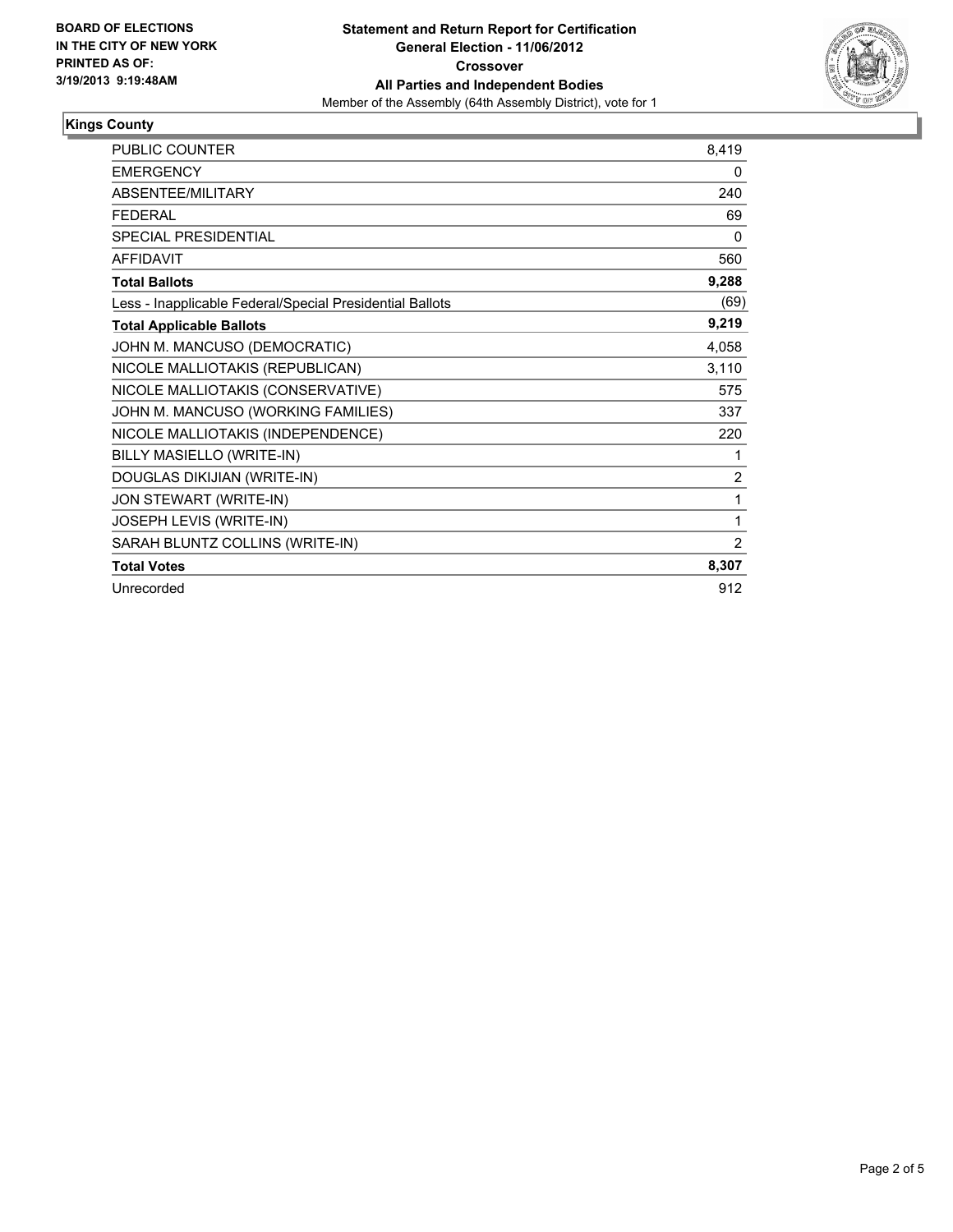

### **Richmond County**

| <b>PUBLIC COUNTER</b>                                    | 24,617         |
|----------------------------------------------------------|----------------|
| <b>EMERGENCY</b>                                         | 0              |
| <b>ABSENTEE/MILITARY</b>                                 | 1,373          |
| <b>FEDERAL</b>                                           | 105            |
| SPECIAL PRESIDENTIAL                                     | 0              |
| <b>AFFIDAVIT</b>                                         | 2,795          |
| <b>Total Ballots</b>                                     | 28,890         |
| Less - Inapplicable Federal/Special Presidential Ballots | (105)          |
| <b>Total Applicable Ballots</b>                          | 28,785         |
| JOHN M. MANCUSO (DEMOCRATIC)                             | 8,270          |
| NICOLE MALLIOTAKIS (REPUBLICAN)                          | 14,621         |
| NICOLE MALLIOTAKIS (CONSERVATIVE)                        | 1,818          |
| JOHN M. MANCUSO (WORKING FAMILIES)                       | 576            |
| NICOLE MALLIOTAKIS (INDEPENDENCE)                        | 829            |
| ANTHONY MASCOLO (WRITE-IN)                               | 1              |
| DANIEL R YOUNG (WRITE-IN)                                | 1              |
| DONETTE BOOTH (WRITE-IN)                                 | 1              |
| ELIZABETH HAZON (WRITE-IN)                               | 1              |
| ILYA KOYFMAN (WRITE-IN)                                  | 1              |
| JEFFREY "THE DUDE" LEBOWSKI (WRITE-IN)                   | $\mathbf{1}$   |
| JOHN CLACHER (WRITE-IN)                                  | 1              |
| JON ROSSI (WRITE-IN)                                     | 1              |
| <b>JOSEPH BORELLI (WRITE-IN)</b>                         | 1              |
| LISA MARIE SCOLLO (WRITE-IN)                             | 1              |
| MARIETTA CANNING (WRITE-IN)                              | 2              |
| MICHAEL CUSICK (WRITE-IN)                                | 1              |
| OLUROTIMI SOLOMON OYEKAN (WRITE-IN)                      | $\overline{c}$ |
| OWEN P KELLY (WRITE-IN)                                  | 1              |
| RALPH NADER (WRITE-IN)                                   | 1              |
| RON BENNINGTON (WRITE-IN)                                | 1              |
| UNATTRIBUTABLE WRITE-IN (WRITE-IN)                       | 8              |
| <b>Total Votes</b>                                       | 26,140         |
| Unrecorded                                               | 2,645          |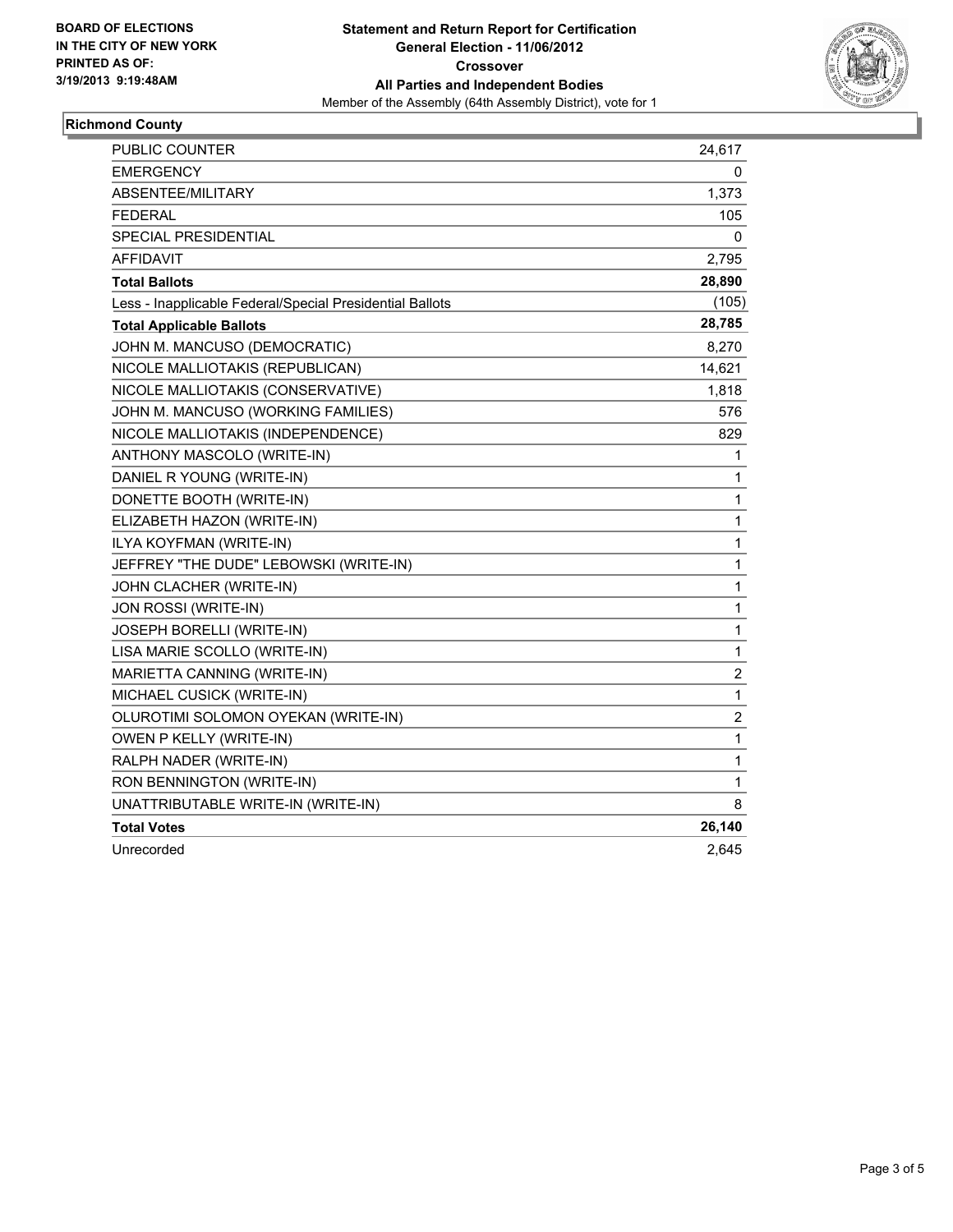

#### **Total for Member of the Assembly (64th Assembly District)**

| PUBLIC COUNTER                                           | 33,036         |
|----------------------------------------------------------|----------------|
| <b>EMERGENCY</b>                                         | 0              |
| ABSENTEE/MILITARY                                        | 1,613          |
| <b>FEDERAL</b>                                           | 174            |
| <b>SPECIAL PRESIDENTIAL</b>                              | 0              |
| AFFIDAVIT                                                | 3,355          |
| <b>Total Ballots</b>                                     | 38,178         |
| Less - Inapplicable Federal/Special Presidential Ballots | (174)          |
| <b>Total Applicable Ballots</b>                          | 38,004         |
| JOHN M. MANCUSO (DEMOCRATIC)                             | 12,328         |
| NICOLE MALLIOTAKIS (REPUBLICAN)                          | 17,731         |
| NICOLE MALLIOTAKIS (CONSERVATIVE)                        | 2,393          |
| JOHN M. MANCUSO (WORKING FAMILIES)                       | 913            |
| NICOLE MALLIOTAKIS (INDEPENDENCE)                        | 1,049          |
| ANTHONY MASCOLO (WRITE-IN)                               | 1              |
| BILLY MASIELLO (WRITE-IN)                                | 1              |
| DANIEL R YOUNG (WRITE-IN)                                | 1              |
| DONETTE BOOTH (WRITE-IN)                                 | 1              |
| DOUGLAS DIKIJIAN (WRITE-IN)                              | 2              |
| ELIZABETH HAZON (WRITE-IN)                               | 1              |
| ILYA KOYFMAN (WRITE-IN)                                  | 1              |
| JEFFREY "THE DUDE" LEBOWSKI (WRITE-IN)                   | 1              |
| JOHN CLACHER (WRITE-IN)                                  | 1              |
| JON ROSSI (WRITE-IN)                                     | 1              |
| JON STEWART (WRITE-IN)                                   | 1              |
| JOSEPH BORELLI (WRITE-IN)                                | 1              |
| JOSEPH LEVIS (WRITE-IN)                                  | 1              |
| LISA MARIE SCOLLO (WRITE-IN)                             | 1              |
| MARIETTA CANNING (WRITE-IN)                              | 2              |
| MICHAEL CUSICK (WRITE-IN)                                | 1              |
| OLUROTIMI SOLOMON OYEKAN (WRITE-IN)                      | 2              |
| OWEN P KELLY (WRITE-IN)                                  | 1              |
| RALPH NADER (WRITE-IN)                                   | 1              |
| RON BENNINGTON (WRITE-IN)                                | 1              |
| SARAH BLUNTZ COLLINS (WRITE-IN)                          | $\overline{c}$ |
| UNATTRIBUTABLE WRITE-IN (WRITE-IN)                       | 8              |
| <b>Total Votes</b>                                       | 34,447         |
| Unrecorded                                               | 3,557          |